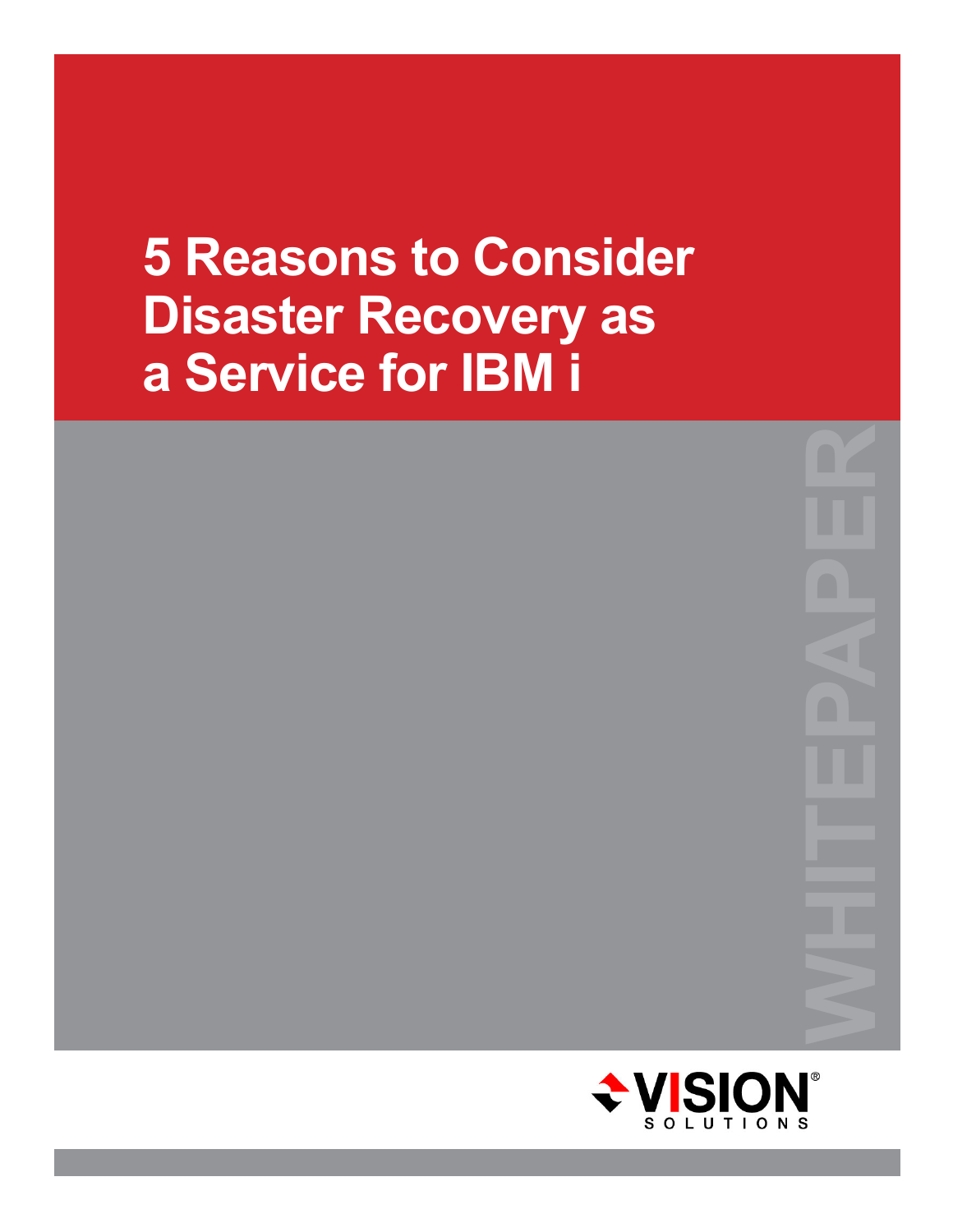### Introduction

Due to the complexity of protecting ever-changing infrastructures and the perception by some that disaster recovery planning and testing is "optional," IT departments in companies of all sizes tend to be in a constant state of struggle. Key challenges include:

- Justifying and funding the proper disaster recovery infrastructure
- Updating and testing DR infrastructure
- Finding time to investigate and understand the various disaster recovery options.

However, these challenges are not insurmountable. Thanks to advancements in cloud computing and disaster recovery software, there are more choices than ever before for more simplified, cost effective datacenter protection.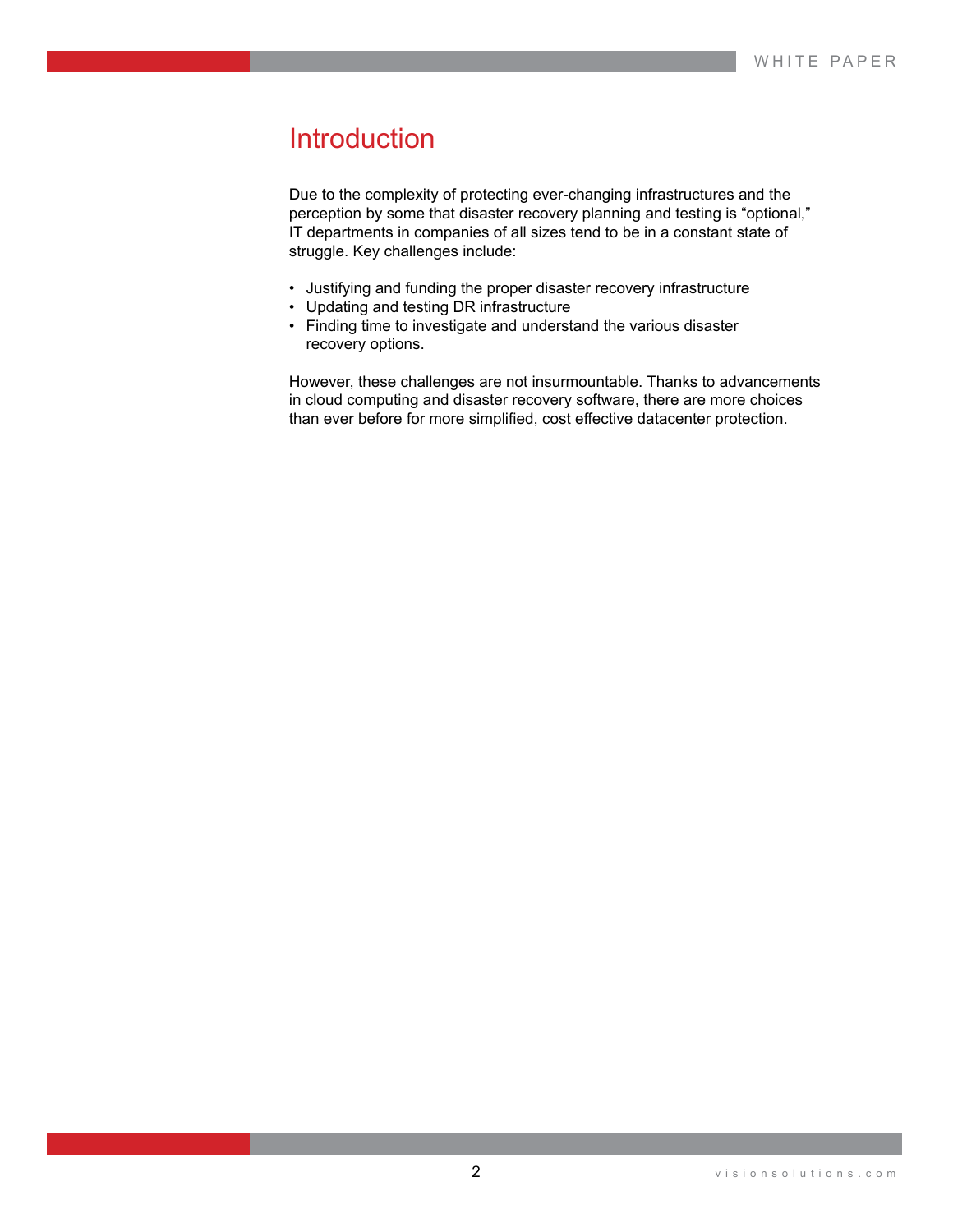#### Welcome DRaaS

Disaster Recovery as a Service (DRaaS) is an option that is rapidly gaining popularity among organizations seeking a cost effective way to protect their data, applications and servers from disaster. DRaaS is offered by increasing numbers of Managed Service Providers (MSPs). Let's take a look at DRaaS in a bit more detail.

In the most generic form of DRaaS, a third-party Managed Service Provider (MSP) provides some type of remotely-hosted disaster recovery service to protect your data and applications. Each provider of DR services can define what is included in their DRaaS offering. As such, the services provided can vary greatly between providers. However, most involve a plan where the DR software is hosted by the provider and licensed to users on a subscription basis. Some providers will refer to this as a cloud offering.

One of the significant ways that DRaaS offerings can differ is the level of protection provided by the MSP. The protection can vary from just data files to one or more critical applications, an entire server, or every server in the data center. To achieve any level of protection one common factor must always be in place, and that is a method for maintaining a copy of your protected data at the MSP's disaster recovery site. The frequency with which that copy is maintained can vary from periodic snapshots of your data to real-time replication of each change to data, applications or server state.

The level of recovery capability can vary as well. Some offerings will allow you to restore data and applications to another server in the event of a disaster so that business can be resumed on the new server. Other offerings provide a recovery time in minutes by switching your operations to a hot standby server that is accurate in real time. If an MSP offers a service level agreement for a recovery time objective (RTO) in minutes, that requires technology that ensures that the recovery server is always an exact real-time replica of the production server and is ready to assume the production role at a moment's notice.

Most MSPs provide options that include both replication services for data protection and the ability to recover your most critical servers should those servers fail. How the data or servers are recovered, and especially how quickly they can be recovered, varies by the kind of service contracted.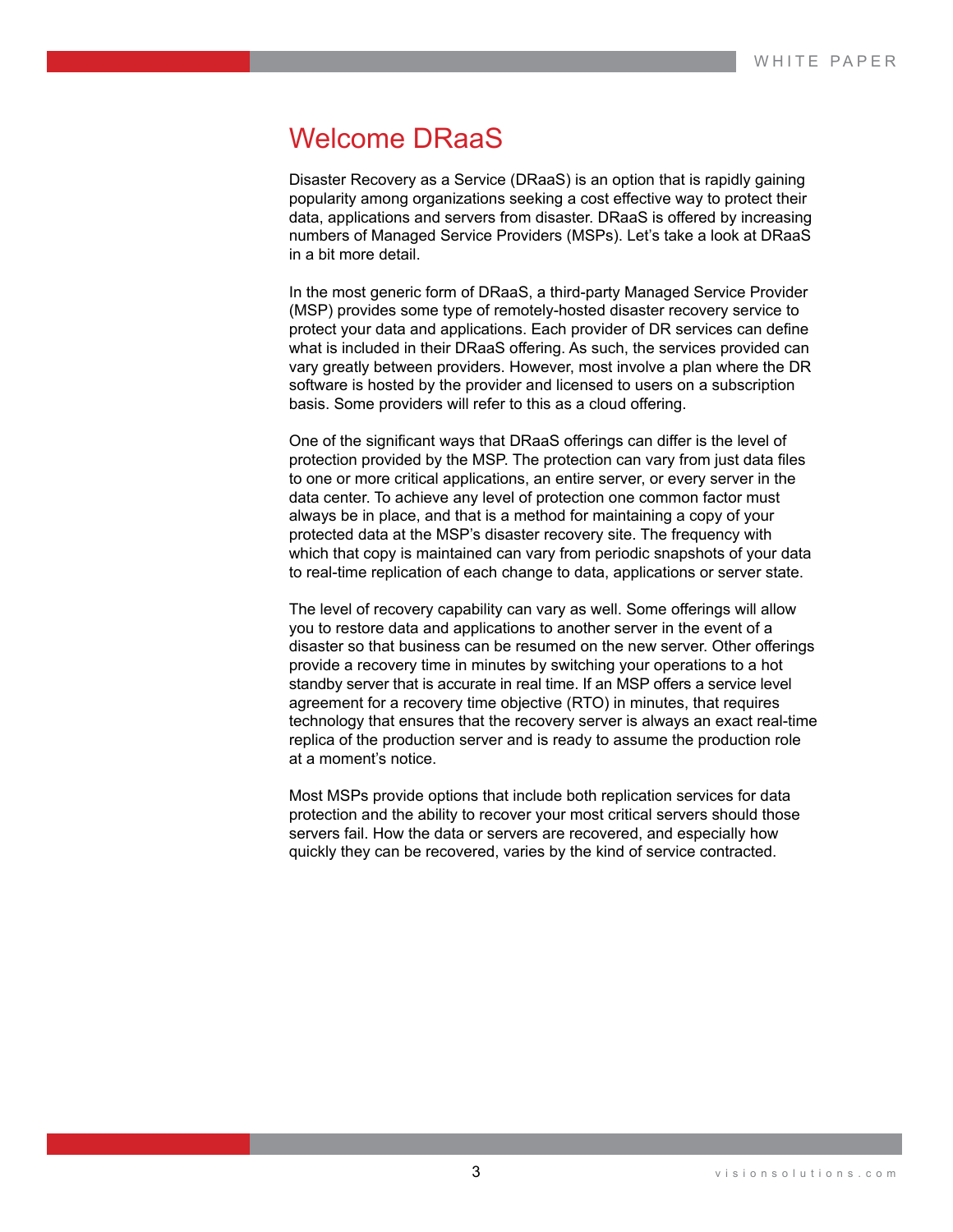## 5 Reasons to Consider DRaaS

**DRaaS solutions can provide five key benefits to your business:**

- **1. Reduced Disaster Recovery Costs** If you currently have a disaster recovery site in place, you are already familiar with the high costs associated with such an infrastructure. The costs don't stop at the unavoidable investment in replication software or the required software licenses for servers, storage and security. There are also significant additional costs that are involved, including the following:
	- Owning your own building or leasing space for your secondary datacenter
	- Alternatively, leasing a cabinet or cage at a datacenter provider
	- Monthly costs associated with power, cooling and Internet bandwidth at the secondary site
	- Purchase or lease of servers, storage and network equipment at the secondary site
	- Travel to and from datacenters or on-site staff at the secondary datacenter

Most of these additional costs are effectively eliminated by using DRaaS through a service provider. They assume the costs of the second data center and its management, spreading the cost across many customers on a pay-as-you-go basis.

- **2. Reduced Complexity**  Not only is building and maintaining a secondary DR site costly, but it can also be immensely complex. If all of that infrastructure could be eliminated, then the administration, upgrade requirements, maintenance contracts and more could be eliminated as well.
- **3. Interoperability** Beware of replication solutions that limit your ability to replicate between differing hardware, storage or IBM i operating system versions. Some solutions may even be specific to a particular application. DRaaS solutions are available that are hardware independent and able to replicate between different hardware, storage and operating system versions, as well as between servers residing on-premises and in the cloud. DRaaS solutions also enable you to expand protection to include new applications and data as your HA/DR needs change and grow.
- **4. Time Savings**  By reducing complexity and simplifying the disaster recovery solution with a single provider, IT groups will save a tremendous amount of time as compared to managing their own disaster recovery site. Additionally, if you have yet to deploy your own DR site, you'll be able to deploy DRaaS within hours or days (depending on the number of servers) as compared to the weeks or months it can take to deploy your own site.
- **5. Comprehensive DR Solution** In many cases companies that implement their own DR sites have to do so in phases and only to protect their most critical production servers. This often results in never having the capability to protect all servers. DRaaS eliminates this problem and enables companies to not only protect their most vital applications, but also have all of their servers up and running immediately, providing a complete DR solution.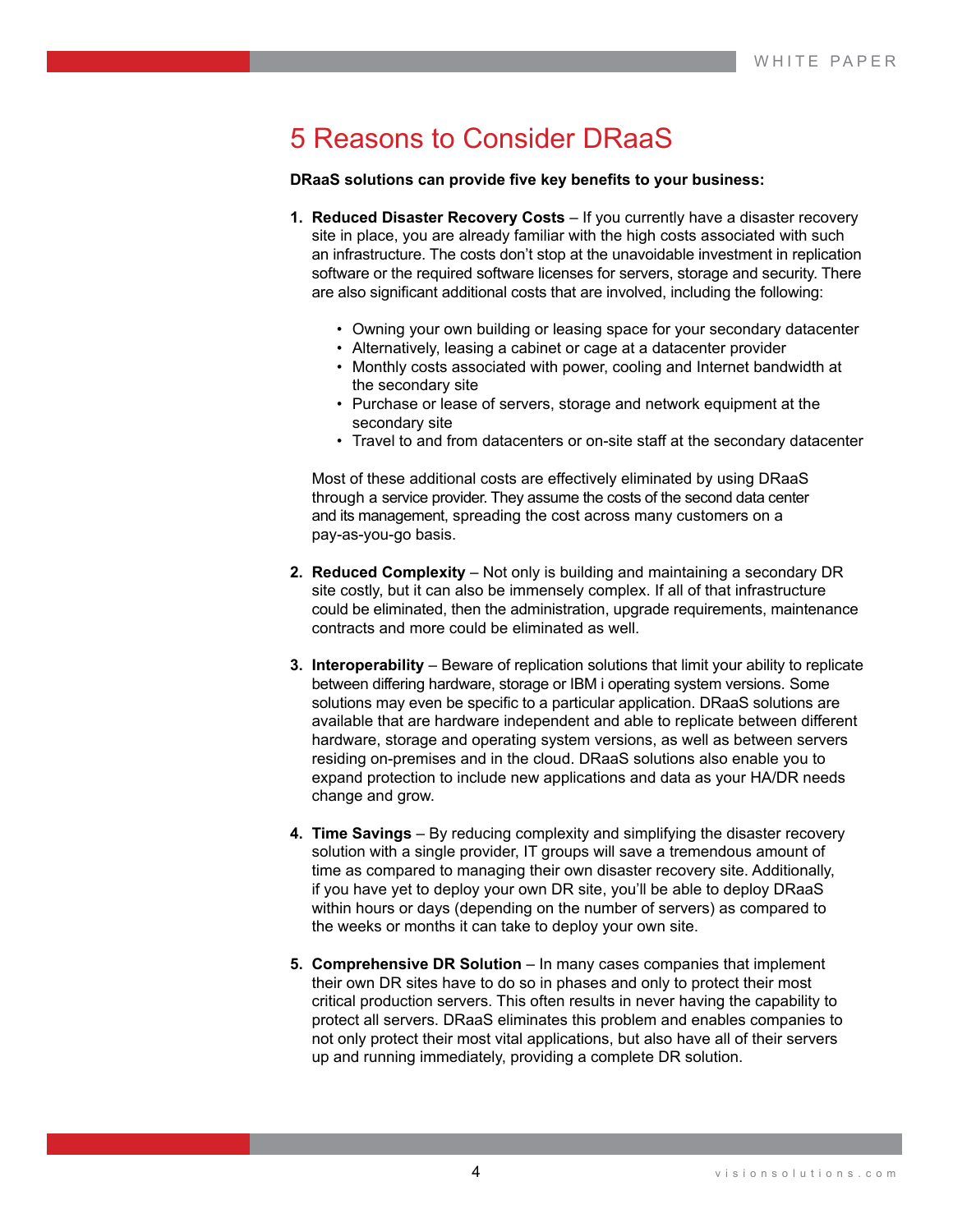# Typical Challenges in Adopting Cloud and Managed Services

While the prospect of cloud and managed services is exciting to many companies, it doesn't come without some concern about challenges in adapting to this new model. Concerns include:

- Privacy and security of their data
- Loss of control and lack of self-service
- Availability, reliability and performance
- Migration to and from physical/partitioned to cloud and cloud to cloud

These are all valid concerns and topics that should be discussed with any managed service provider under consideration. These concerns should be addressed by the provider's infrastructure, policies, service level agreements (SLAs) and the DRaaS solution they employ.

# Best Practices in Selecting a DRaaS Solution

When evaluating the DRaaS solution or solutions offered by a service provider, you should be aware of seven must-have features and capabilities so you can assess an option's ability to meet your requirements and SLAs:

- **1. Multi-platform support**  Make sure that all of your on-premises and cloud-hosted production servers can be protected. Yes, you will have production in the cloud one day, if you don't already.
- **2. Ensured data integrity**  The solution should constantly validate the accuracy of the data on the recovery server to ensure that it is in sync with the production server. It should also provide virtual switch test tools that allow you to validate data and applications on the backup server without affecting production operations or data.
- **3. Recovery into the cloud** Don't settle for just having a "recoverable backup image" in the cloud. There are providers that will allow you to actually switch operations to your cloud backup servers should disaster occur.
- **4. Flexible licensing** Your technology provider should offer DR with subscription based, service-oriented licensing and billing options.
- **5. Real-time replication** True real-time replication captures changes as they happen, eliminating the risk of losing critical data. Other solutions may have a window where data will be lost if an outage occurs.
- **6. Scalability** Your DRaaS solution should be able to grow as you grow, whether you are a small business with just a few servers or your datacenter is expanding to thousands of servers.
- **7. Ease of operation and administration** You should be able to participate in monitoring your solution through a browser-based interface if desired, and detailed reporting should be available regarding data protection and switch readiness.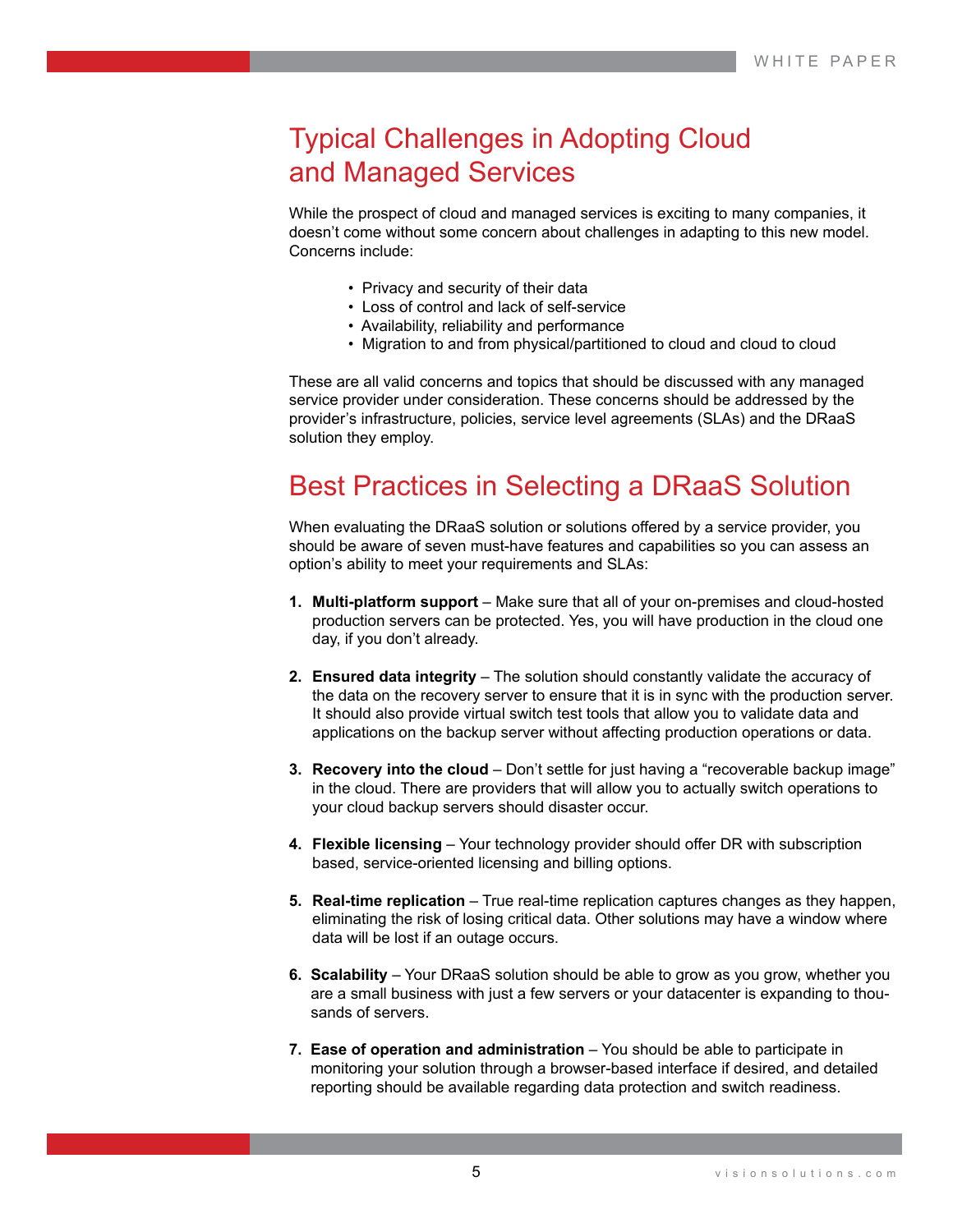#### Recommendations

DRaaS options have advanced to the point that they are now realistic solutions for companies ranging from SMBs to large enterprises. Organizations that are currently un-protected or under-protected from the high cost of data loss and downtime, should investigate implementing DRaaS through a service provider.

# MIMIX: The Best Choice for a Scalable, Affordable DRaaS Solution

DRaaS solutions built on MIMIX give service providers the capability to respond to all of your IBM i data and application protection and recovery needs with a single, easy to manage solution. Because it is independent of hardware, storage and operating system versions, MIMIX is the solution of choice when implementing DRaaS in any IBM i environment. It provides real-time replication of data, applications and system values to a waiting DR server that can failover at a moment's notice. Comprehensive auditing of replicated data ensures that the DR server is a complete and accurate copy of your production server to ensure a successful failover of your production operations. Best of all, MIMIX is highly scalable. Offered as a DRaaS solution, it is affordable for the smallest of companies, while also being able to support the server workloads of the largest of enterprises.